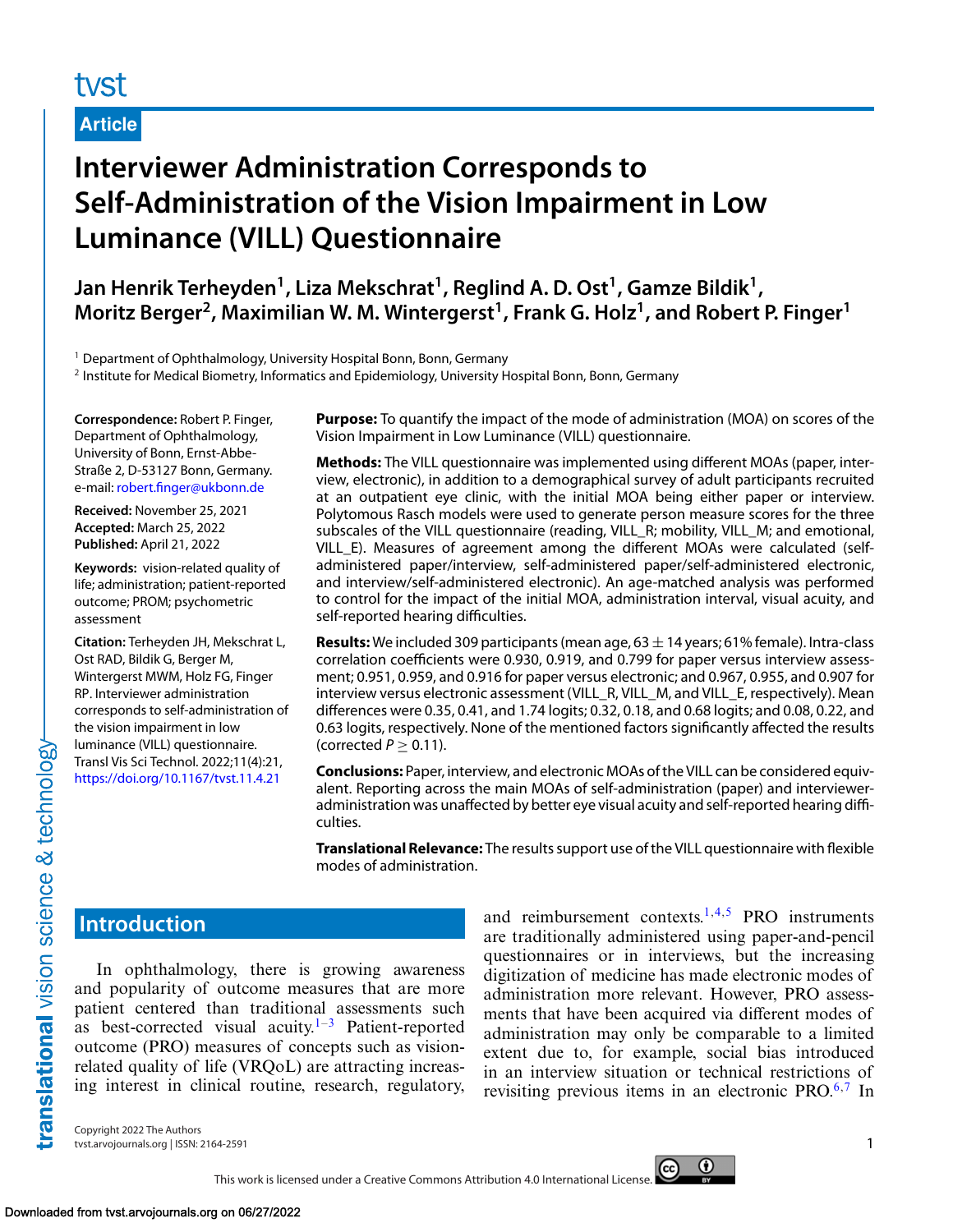ophthalmology, these sources of bias are further compounded by varying levels of visual acuity and ability to read and fill in any questionnaire due to varying levels of visual ability, the very construct many of the PROs are aiming to capture. This becomes even more relevant when considering the presentation of self-administered items, which may be impacted by color, contrast, and screen glare. Nevertheless, the impact of mode of administration has sparsely been investigated for ophthalmic PROs.[8](#page-8-0)

The Vision Impairment in Low Luminance (VILL) questionnaire is a disease-specific ophthalmic PRO instrument that has recently been introduced. It focuses on patient impairment in low luminance and low contrast situations and has specifically been developed to capture the visual function deficit in age-related macular degeneration (AMD), one of the major blinding diseases in industrialized countries. $9,10$  $9,10$  The VILL has been administered in interviews or as a paper-andpencil questionnaire, but these modes of administration have not been systematically compared. We have thus investigated the comparability of different modes of administration, including self-administration using paper and pencil or an electronic VILL version, as well as interviewer administration, hypothesizing that VILL scores obtained through different modes of administration are equivalent.

## **Methods**

## **Participants**

Adult participants with and without visual impairment were recruited from the Department of Ophthalmology, University of Bonn, Bonn, Germany, between 2018 and 2021. Ethics approval by the Institutional Review Board was obtained beforehand (approval ID: 130/16). The study adhered to the tenets of the Declaration of Helsinki, and all participants gave written informed consent prior to study inclusion. Exclusion criteria were cognitive impairment compromising the ability to consent or reply to the questionnaire, illiteracy, insufficient German language comprehension, any acute-onset diseases impairing vision 3 months before or at the time of participation, and withdrawal of consent.

## **Questionnaire Administration**

All participants were asked to provide demographic information and relevant medical history using a structured questionnaire. Three different modes of administration of the VILL questionnaire (VILL-33) were investigated:

- Self-administration via a paper-and-pencil form ("paper")
- Interviewer administration ("interview"), administered via phone or in person
- Self-administration via an electronic form ("electronic"), using a tablet or desktop computer

Participants were required to complete at least two of these administration modes. Participants for whom only one mode of administration was available or with response intervals  $> 10$  weeks between different modes of administration were excluded from analyses. Similarly, questionnaires with  $>50\%$  missing responses were excluded from analysis. In addition to the VILL questionnaire, the participants were asked to self-complete a paper version of the German Low Luminance Questionnaire (LLQ-23). The LLQ is another instrument that assesses mainly night vision impairment.<sup>[11,12](#page-9-0)</sup> All interviews conducted at the clinic took place in a quiet, adequately illuminated environment by trained interviewers. Participants were offered a seat in a non-public room when filling in the paper and electronic questionnaire forms at the hospital. All acquired data were stored locally in a pseudonymized format and in compliance with the institution's data security standards.

### **VILL Questionnaire**

The VILL questionnaire is a PRO to assess the VRQoL in AMD with a particular focus on visually challenging conditions such as low luminance and low contrast. Its development and validation steps were in accordance with regulatory agencies' requirements for PRO development to support labeling claims in drug and medical device development.<sup>9</sup> The VILL consists of three subscales with 33 items in total, each providing four response categories and a "not applicable" option (Terheyden JH, Pondorfer SG, Behning C, et al. Disease-specific assessment of vision impairment in low luminance in age-related macular degeneration - a MACUSTAR study report. *Br J Ophthalmol.* 2022; doi[:10.1136/bjophthalmol-2021-320848\)](https://doi.org/10.1136/bjophthalmol-2021-320848). Its three subscales include "reading and accessing information" (17 items), "mobility and safety" (12 items), and "emotional well-being" (four items). The VILL-33 questionnaire has been shown to be a reliable and valid instrument with good discriminatory properties between AMD stages (Terheyden JH, Pondorfer SG, Behning C, et al. Disease-specific assessment of vision impairment in low luminance in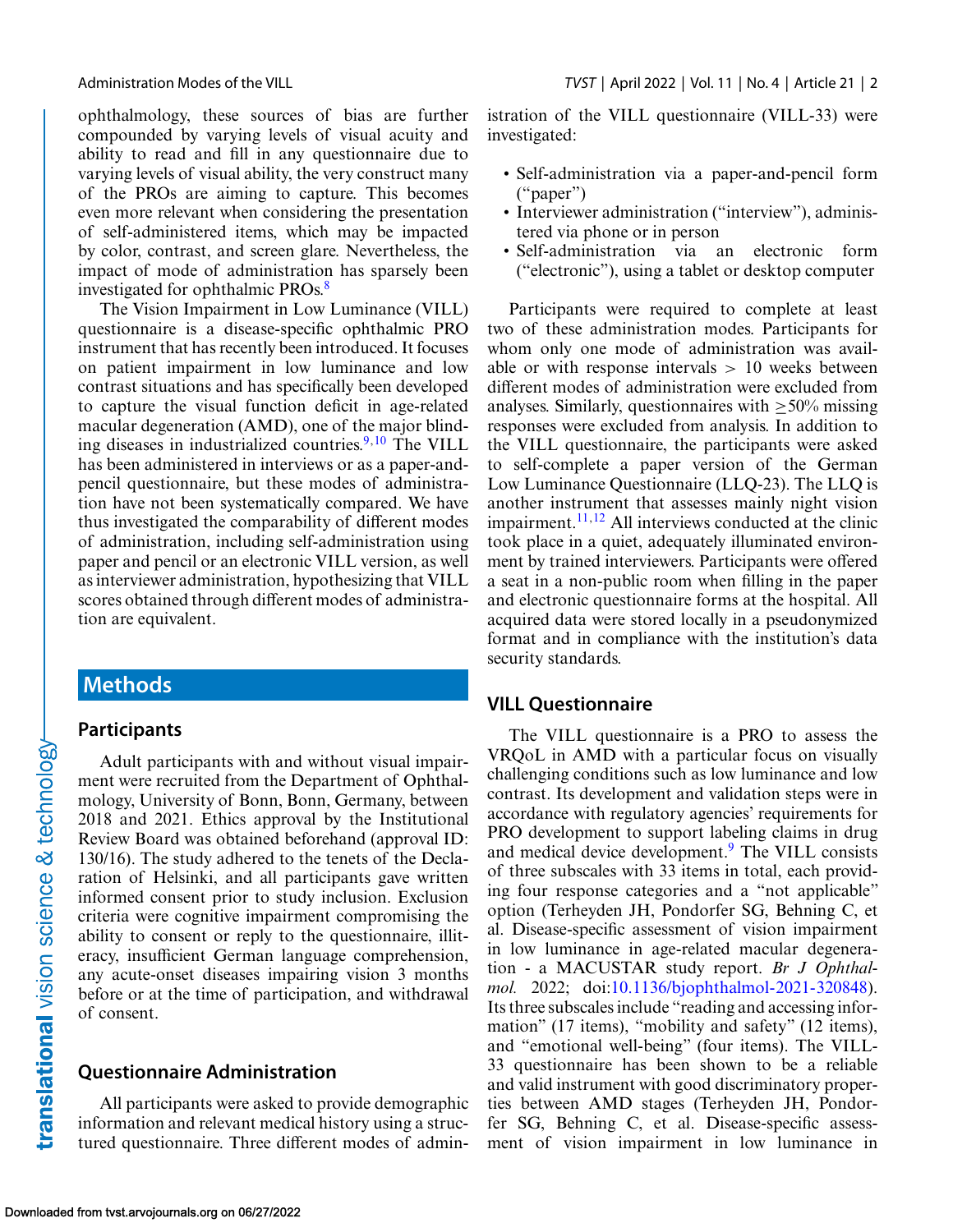translational vision science & technology-

age-related macular degeneration - a MACUSTAR study report. *Br J Ophthalmol.* 2022; doi:10.1136/ [bjophthalmol-2021-320848\) and significant associa](https://doi.org/10.1136/bjophthalmol-2021-320848)tions with functional tests including low-luminance visual acuity, contrast sensitivity, and retinal sensitivity under mesopic and scotopic conditions (Terheyden et al., EURETINA 2021, conference abstract).

## **Psychometric Evaluation and Statistical Analysis**

Pseudo-interval-scaled person measures were calculated from the questionnaire responses using Rasch analysis, with high person measures indicating high vision-related quality of life. For this purpose, we anchored item parameters obtained from a randomly selected administration mode per participant to obtain the overall latent trait model. The random sample was selected to have the same distribution of all administration modes in the full dataset (45% paper administrations, 35% interview administrations, and 20% electronic administrations).<sup>13</sup> We then examined if the Rasch model requirements were met with the dataset as outlined previously.<sup>[12,14,15](#page-9-0)</sup> When items had infit or outfit mean-square values  $> 1.5$  or  $< 0.5$ , misfitting item responses were removed and item fit was re-investigated as a measure of quality control.<sup>[16](#page-9-0)</sup> Differential item functioning by mode of administration was investigated based on the random sample of all available VILL questionnaire administrations explained above.

For the analysis of equivalence among the modes of administration, we followed recommendations by the International Society for Pharmacoeconomics and Outcomes Research  $(ISPOR).<sup>17</sup>$  To investigate the differences of responses across the different administration modes, we calculated intraclass correlation coefficients (ICCs) and 95% confidence intervals (CIs) of person measures and interpreted those following Cicchetti and Sparrow,<sup>18</sup> with ICC values  $\geq 0.75$ indicating excellent agreement. We also constructed Bland–Altman plots, calculated coefficients of repeatability, and conducted Deming regression based on person measures.<sup>19,20</sup> We investigated how the differences of person measures among the different modes of administration were distributed in a subgroup of participants matched by age, considering the initial mode of administration, time interval between administrations, and visual impairment or hearing difficulties. The LLQ data were also evaluated using a Rasch model to generate person measures. We scored the LLQ similar to the VILL questionnaire, with higher scores indicating higher vision-related quality of life.

We calculated correlation coefficients between VILL questionnaire and LLQ person measures.

We used Winsteps software (Chicago,  $IL)^{21}$  for Rasch analysis and SPSS Statistics 25 (IBM Corporation, Chicago, IL) and R 3.6.1 (R Foundation for Statistical Computing, Vienna, Austria) for statistical analyses. Deming regression was performed using the R package *deming*. *P* < 0.05 was considered significant. We corrected for multiple testing when indicated.

## **Results**

After exclusion of 21 individuals from the study  $(>50\%$  missing responses,  $n = 7$  [paper]; availability of only one administration mode,  $n = 7$ ; consent withdrawal,  $n = 7$ , we included a total of 309 participants in the analysis (Table 1). The adminis-

#### **Table 1.** Sample Characteristics

| Characteristic |  |
|----------------|--|
|                |  |

| Age (yr), mean $\pm$ SD         | $63.1 \pm 13.8$ |
|---------------------------------|-----------------|
| Gender, n (%)                   |                 |
| Female                          | 188 (60.8)      |
| Male                            | 121 (39.2)      |
| Education, n (%)                |                 |
| Elementary school               | 93 (30.1)       |
| Secondary school                | 111 (35.9)      |
| High school                     | 33 (10.7)       |
| University graduate             | 65 (21.0)       |
| Missing data                    | 7(2.3)          |
| Employment status, n (%)        |                 |
| Working                         | 152 (49.2)      |
| Unemployed                      | 20(6.5)         |
| Retired                         | 126 (40.8)      |
| Missing data                    | 11(3.6)         |
| Living situation, n (%)         |                 |
| Alone                           | 82 (26.5)       |
| With others                     | 220 (71.2)      |
| Missing data                    | 7(2.3)          |
| Marital status, n (%)           |                 |
| Married                         | 184 (59.5)      |
| Widowed                         | 44 (14.2)       |
| Divorced                        | 45 (14.6)       |
| Unmarried                       | 35(11.3)        |
| Missing data                    | 1(0.3)          |
| <b>VILL</b> questionnaire       | $13 \pm 14$     |
| administration interval (days), |                 |
| mean $\pm$ SD                   |                 |
| Visual acuity (logMAR), better  | $0.22 \pm 0.21$ |
| eye, mean $\pm$ SD              |                 |
| Hearing difficulties, n (%)     | 75 (24.3)       |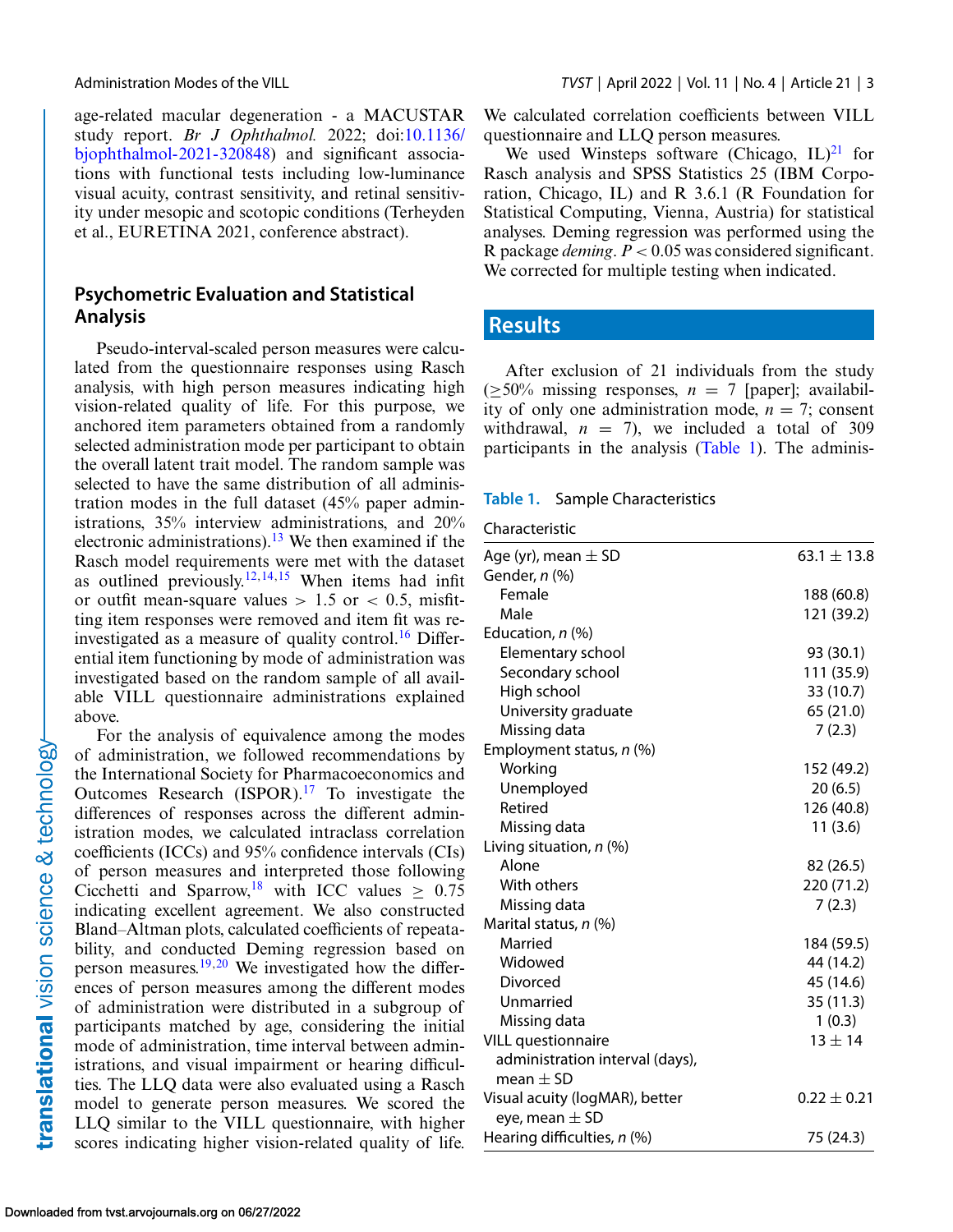| <b>Parameters</b>                                            | Rasch Model    | Reading and Accessing<br>Information | Mobility and<br>Safety                | Emotional<br>Well-Being                                                   |
|--------------------------------------------------------------|----------------|--------------------------------------|---------------------------------------|---------------------------------------------------------------------------|
| Disordered thresholds                                        | None           | None                                 | None                                  | None                                                                      |
| Misfitting items                                             | 0              | None                                 | None                                  | None                                                                      |
| Person reliability                                           | > 0.8          | 0.94                                 | 0.92                                  | 0.81                                                                      |
| Person separation index                                      | >2.0           | 4.09                                 | 3.42                                  | 2.08                                                                      |
| Difference in person and<br>item mean                        | ${<}1.0$       | 0.81                                 | 0.53                                  | 1.54                                                                      |
| Differential item<br>functioning (mode of<br>administration) | < 1.0 P > 0.05 | Item 9 (paper vs.<br>electronic)     | Item 18 (interview<br>vs. electronic) | Item 35 (paper vs.<br>interview) Item 36<br>(interview vs.<br>electronic) |

|  | Table 2. Fit Parameters of the VILL-33 Questionnaire in a Random Sample of the Population <sup>a</sup> |  |  |
|--|--------------------------------------------------------------------------------------------------------|--|--|
|--|--------------------------------------------------------------------------------------------------------|--|--|

<sup>a</sup>Administration modes following the frequency of occurrence in the full dataset (139 paper administrations, 109 interview administrations, 61 electronic administrations) are compared with Rasch model requirements (second column).

tration modes of the VILL questionnaire were paper for 307 participants (99%), interview for 241 participants (78%), and electronic for 135 participants (44%), adding up to a total of 683 questionnaires available for analysis. The mean number of modes of administration per participant was  $2.2 \pm 0.4$ . Among the participants, 172 (56%) reported having retinal disease, 72 (23%) reported cataracts, 70 (23%) reported glaucoma, 37 (12%) reported anterior segment disease, and 69 (22%) reported other eye conditions.

## **Psychometric Properties**

All subscales of the VILL questionnaire had adequately functioning rating scales and a high internal consistency in our random sample of administration modes (Table 2). We initially observed misfit in three items belonging to the reading and accessing information subscale and in two items of the mobility and safety subscale. After removal of 22 misfitting item responses to the reading and accessing information subscale and of 10 misfitting item responses to the mobility and safety subscale, all items fit the Rasch model. None of the emotional well-being subscale items showed misfit. Four items showed differential item functioning (DIF), three when comparing electronic administration to paper or interview administration, respectively, and one item when comparing paper administration to interview administration (Table 2). To investigate the impact of the items showing DIF, we calculated ICCs between original person measures and modified person measures from Rasch models in which the DIF items were omitted. The respective ICCs were 0.999 (95% CI, 0.998–1.000) for the reading subscale, 0.999 (95% CI, 0.997–0.999) for the mobility subscale, and  $0.975$  (95% CI, 0.967– 0.981) for the emotional subscale. We retained all four items showing DIF for this reason.

## **Repeatability Across Modes of Administration**

Intraclass correlations across different modes of administration were excellent following the interpretation suggested by Cicchetti and Sparrow  $(Table 3)$ .<sup>18</sup> ICCs of the reading and mobility subscales when comparing paper with interview administration (0.930 and 0.919, respectively) were significantly higher than the ICC of the emotional subscale (0.799) and higher for the reading subscale (0.967) than the emotional subscale (0.907) when comparing interview with electronic administration. The median person measure differences among the modes of administration were 2.2% for the reading subscale range (0.14 standard deviation [SD] of the distribution within our sample), 1.6% for the mobility subscale range  $(0.08 S$ D), and  $4.7\%$   $(0.16 S$ D) for the emotional subscale range. In Deming regression of all participants, the person measures of all subscales were significantly lower for paper than interview administration, and person measures of the reading and the emotional subscale were significantly lower for paper than electronic administration of the VILL questionnaire [\(Table 3\)](#page-4-0). Yet, the mean differences were low across modes of administration [\(Fig.\)](#page-5-0). Correlation coefficients between VILL questionnaire and LLQ scores were not significantly different when considering varying modes of administration of the VILL questionnaire (Supplementary Table, Supplementary Fig.).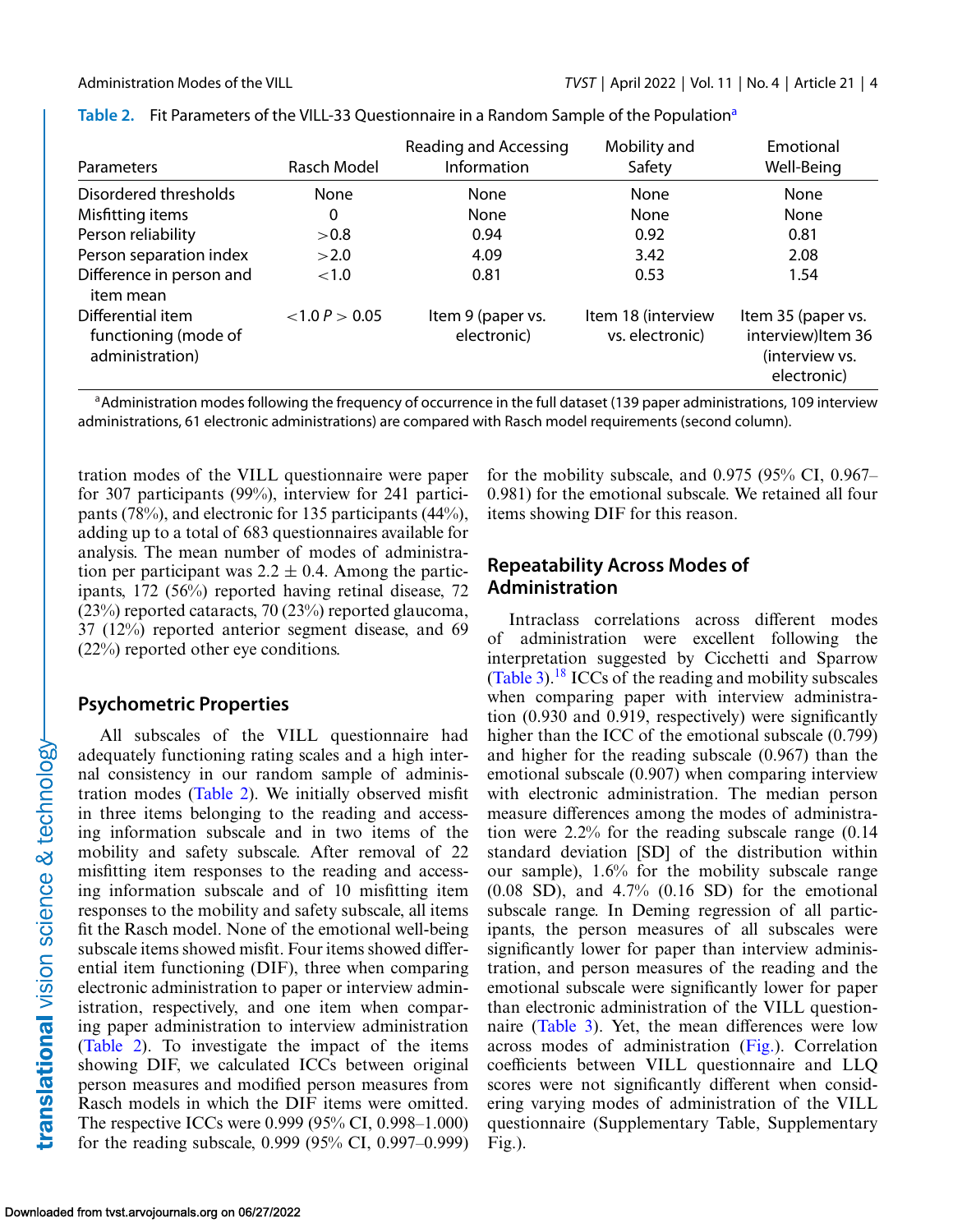<span id="page-4-0"></span>

|  |  |  | Table 3. Intermode Reliability Statistics of the VILL-33 Questionnaire Subscales |
|--|--|--|----------------------------------------------------------------------------------|
|--|--|--|----------------------------------------------------------------------------------|

|                                                 | Paper Versus Interview   | Paper Versus Electronic    | <b>Interview Versus</b>     |
|-------------------------------------------------|--------------------------|----------------------------|-----------------------------|
| Subscale                                        | $(n = 239)$              | $(n = 133)$                | Electronic ( $n = 67$ )     |
| <b>Reading and accessing information</b>        |                          |                            |                             |
| ICC (95% CI)                                    | $0.930(0.900 - 0.949)$   | $0.951(0.923 - 0.968)$     | $0.967(0.946 - 0.980)$      |
| Mean difference <sup>a</sup>                    | $-0.35(2.4)$             | $-0.32(2.2)$               | 0.08(0.5)                   |
| Coefficient of repeatability<br>(% scale range) | 2.14(14.4)               | 1.81(12.2)                 | 1.52(10.2)                  |
| Deming intercept (95% CI)                       | $0.335(0.194 - 0.475)^b$ | $0.192(0.047 - 0.337)^b$   | $-0.092$ ( $-0.281$ -0.097) |
| Deming slope (95% CI)                           | $0.978(0.898 - 1.058)$   | $0.893(0.809 - 0.976)^b$   | $0.979(0.841 - 1.118)$      |
| <b>Mobility and safety</b>                      |                          |                            |                             |
| ICC (95% CI)                                    | $0.919(0.887 - 0.941)$   | $0.959(0.941 - 0.971)$     | $0.955(0.926 - 0.972)$      |
| Mean difference <sup>a</sup>                    | $-0.41(3.0)$             | $-0.18(1.3)$               | 0.22(1.6)                   |
| Coefficient of repeatability<br>(% scale range) | 2.67(19.7)               | 1.80(13.3)                 | 1.79(13.2)                  |
| Deming intercept (95% CI)                       | $0.422(0.225-0.620)^b$   | $0.143 (-0.041 - 0.327)$   | $-0.176(-0.439-0.087)$      |
| Deming slope (95% CI)                           | 1.018 (0.929-1.107)      | $0.966(0.882 - 1.050)$     | 1.058 (0.923-1.193)         |
| <b>Emotional well-being</b>                     |                          |                            |                             |
| ICC (95% CI)                                    | $0.799(0.642 - 0.875)$   | $0.916(0.871 - 0.944)$     | $0.907(0.847 - 0.944)$      |
| Mean difference <sup>a</sup>                    | $-1.74(11.9)$            | $-0.68(4.7)$               | 0.63(4.3)                   |
| Coefficient of repeatability<br>(% scale range) | 6.57(45.1)               | 3.97(27.2)                 | 4.69(32.2)                  |
| Deming intercept (95% CI)                       | $1.608(1.089 - 2.127)^b$ | $0.737(0.299 - 1.174)^{b}$ | $-0.325(-1.001-0.350)$      |
| Deming slope (95% CI)                           | $0.937(0.844 - 1.030)$   | $1.029(0.934 - 1.123)$     | 1.192 $(1.018 - 1.366)^b$   |

aPositive differences indicate higher person measures with paper administration than interviewer administration (first column), with paper administration than electronic administration (second column), or with interviewer administration than electronic administration (third column)

<sup>b</sup>These 95% CIs exclude the intercept 0 (potential systematic difference between measurements) or slope 1 (potential proportional difference between measurements).

## **Impact of Initial Mode of Administration, Interval, Visual Acuity, and Hearing**

The group to which the VILL questionnaire was initially self-administered  $(n = 217)$  was noticeably larger than the group with initial interviewer administration  $(n = 92)$ . Both groups differed significantly by age ( $P < 0.0001$ ), level of education ( $P = 0.034$ ), employment status ( $P < 0.0001$ ), interval between the administrations ( $P = 0.007$ ), and visual acuity ( $P =$ 0.015). We matched 92 participants with initial selfadministration and initial interviewer administration by age. This resulted in none of the above-mentioned variables showing any significant differences in the subcohort ( $P \geq 0.139$ ).

These 184 participants were subsequently included in a subgroup analysis, in which we additionally investigated the impact of the initial mode of administration and other potential confounding variables on the overall repeatabilities across mode of administration. Besides initial administration mode, we investigated how the variables administration interval, bestcorrected visual acuity of the better eye, and selfreported hearing difficulties were associated with the person measure differences between administration modes [\(Table 4\)](#page-6-0). The overall differences of person measures among the different modes of administration in the subgroup were consistent with the results of the overall group (Table 3). None of the mentioned factors was significantly associated with differences among the modes of administration when correcting for multiple testing, using the Bonferroni–Holm method (corrected  $P \geq 0.11$ ) [\(Table 4\)](#page-6-0).

## **Discussion**

In this study, we found VILL questionnaire responses to be overall unaffected by the mode of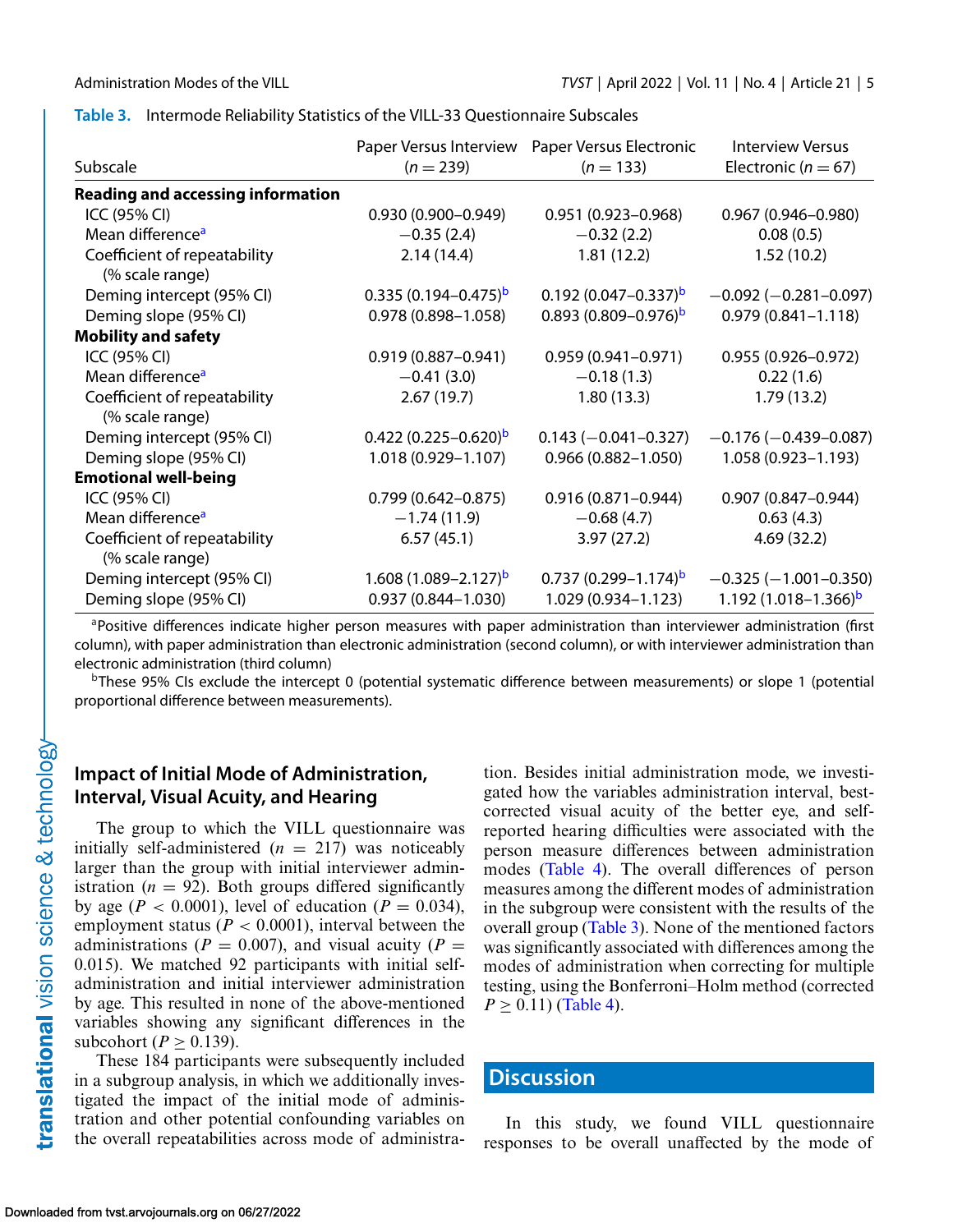<span id="page-5-0"></span>

**Figure.** Bland–Altman plots comparing self-administration via paper questionnaires with interviewer administration with respect to the VILL questionnaire subscales of (a) reading and accessing information, (b) mobility and safety, and (c) emotional well-being. The mean differences among the different modes of administration are displayed on the vertical axis. Positive differences indicate higher person measures with paper self-administration than interviewer administration in logits.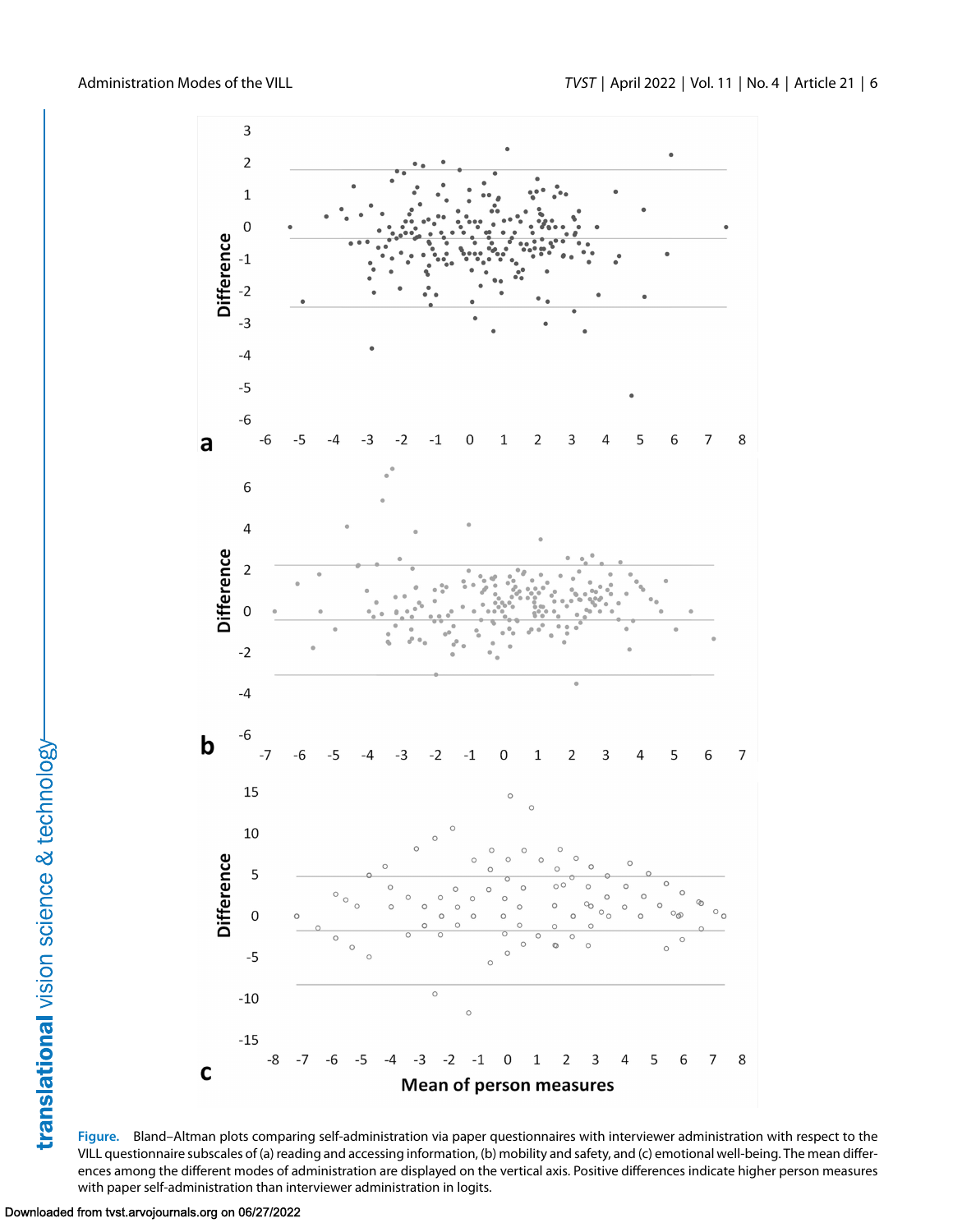### <span id="page-6-0"></span>**Table 4.** Associations Between VILL-33 Questionnaire Subscale Person Measure Differences and Modes of Administration and Sample Characteristics in a Subsample ( $n = 184$ )<sup>a</sup>

|                                                 | Person Measure Differences           |                                      |                                          |  |
|-------------------------------------------------|--------------------------------------|--------------------------------------|------------------------------------------|--|
|                                                 | Paper Versus Interview ( $n = 173$ ) | Paper Versus Electronic ( $n = 67$ ) | Interview Versus Electronic ( $n = 56$ ) |  |
| <b>Reading and accessing information</b>        |                                      |                                      |                                          |  |
| Overall, mean $\pm$ SD                          | $-0.43 \pm 1.15$                     | $-0.27 \pm 0.93$                     | $0.12 \pm 0.81$                          |  |
| Initial administration mode,                    |                                      |                                      |                                          |  |
| mean $\pm$ SD                                   |                                      |                                      |                                          |  |
| Interviewer                                     | $-0.21 \pm 1.10$                     | $-0.51 \pm 1.01$                     | $-0.22 \pm 0.75$                         |  |
| Self                                            | $-0.67 \pm 1.17$                     | $-0.14 \pm 0.86$                     | $0.36 \pm 0.79$                          |  |
| P (corrected)                                   | 0.011(0.385)                         | 0.234(1.0)                           | 0.003(0.108)                             |  |
| Administration interval, mean $\pm$             |                                      |                                      |                                          |  |
| <b>SD</b>                                       |                                      |                                      |                                          |  |
| $<$ 2 wk                                        | $-0.33 \pm 1.09$                     | $-0.39 \pm 0.91$                     | $0.06 \pm 0.92$                          |  |
| $>2$ wk                                         | $-0.38 \pm 1.10$                     | $-0.25 \pm 0.94$                     | $0.09 \pm 0.72$                          |  |
| P (corrected)                                   |                                      |                                      |                                          |  |
|                                                 | 0.824(1.0)                           | 0.235(1.0)                           | 0.701(1.0)                               |  |
| Visual acuity (logMAR), better eye <sup>b</sup> |                                      |                                      |                                          |  |
| Pearson's r                                     | 0.003                                | 0.180                                | $-0.050$                                 |  |
| P (corrected)                                   | 0.966(1.0)                           | 0.144(1.0)                           | 0.712(1.0)                               |  |
| Hearing difficulties, mean $\pm$ SD             |                                      |                                      |                                          |  |
| Reported                                        | $-0.29 \pm 1.27$                     | $-0.39 \pm 0.81$                     | $-0.08 \pm 0.93$                         |  |
| Not reported                                    | $-0.47 \pm 1.12$                     | $-0.27 \pm 0.96$                     | $0.17 \pm 0.79$                          |  |
| P (corrected)                                   | 0.437(1.0)                           | 0.445(1.0)                           | 0.837(1.0)                               |  |
| <b>Mobility and safety</b>                      |                                      |                                      |                                          |  |
| Overall, mean $\pm$ SD                          | $-0.49 \pm 1.46$                     | $-0.12 \pm 0.92$                     | $0.22 \pm 0.97$                          |  |
| Initial administration mode, mean $\pm$ SD      |                                      |                                      |                                          |  |
| Interviewer                                     | $-0.40 \pm 1.68$                     | $0.02 \pm 0.89$                      | $0.32 \pm 0.90$                          |  |
| Self                                            | $-0.59 \pm 1.16$                     | $-0.19 \pm 0.94$                     | $0.14 \pm 1.03$                          |  |
| P (corrected)                                   | 0.104(1.0)                           | 0.328(1.0)                           | 0.281(1.0)                               |  |
| Administration interval, mean $\pm$             |                                      |                                      |                                          |  |
| <b>SD</b>                                       |                                      |                                      |                                          |  |
| $<$ 2 wk                                        | $-0.39 \pm 1.41$                     | $-0.20 \pm 0.90$                     | $-0.12 \pm 0.73$                         |  |
|                                                 | $-0.45 \pm 1.29$                     | $-0.16 \pm 0.94$                     | $0.36 \pm 0.95$                          |  |
| $\geq$ 2 wk                                     |                                      |                                      |                                          |  |
| P (corrected)                                   | 0.636(1.0)                           | 0.472(1.0)                           | 0.025(0.850)                             |  |
| Visual acuity (logMAR), better eye <sup>b</sup> |                                      |                                      |                                          |  |
| Pearson's r                                     | $-0.095$                             | 0.049                                | $-0.186$                                 |  |
| P (corrected)                                   | 0.214(1.0)                           | 0.691(1.0)                           | 0.170(1.0)                               |  |
| Hearing difficulties, mean $\pm$ SD             |                                      |                                      |                                          |  |
| Reported                                        | $-0.70 \pm 1.60$                     | $-0.23 \pm 1.10$                     | $0.02 \pm 0.68$                          |  |
| Not reported                                    | $-0.42 \pm 1.42$                     | $-0.13 \pm 0.85$                     | $0.26 \pm 1.03$                          |  |
| P (corrected)                                   | 0.198(1.0)                           | 0.383(1.0)                           | 0.273(1.0)                               |  |
| <b>Emotional well-being</b>                     |                                      |                                      |                                          |  |
| Overall, mean $\pm$ SD                          | $-1.92 \pm 3.55$                     | $-1.01 \pm 2.43$                     | $0.60 \pm 2.50$                          |  |
| Initial administration mode, mean $\pm$ SD      |                                      |                                      |                                          |  |
| Interviewer                                     | $-1.57 \pm 4.05$                     | $-0.52 \pm 1.52$                     | $0.66 \pm 2.87$                          |  |
| Self                                            | $-2.30 \pm 2.86$                     | $-1.27 \pm 2.76$                     | $0.55 \pm 2.25$                          |  |
| P (corrected)                                   | 0.136(1.0)                           | 0.069(1.0)                           | 0.967(1.0)                               |  |
| Administration interval, mean $\pm$ SD          |                                      |                                      |                                          |  |
| $<$ 2 wk                                        | $-1.59 \pm 3.18$                     | $-0.66 \pm 1.70$                     | $-0.10 \pm 2.05$                         |  |
| $\geq$ 2 wk                                     | $-1.99 \pm 3.62$                     | $-0.71 \pm 2.34$                     | $0.94 \pm 2.48$                          |  |
| P (corrected)                                   | 0.413(1.0)                           | 0.369(1.0)                           |                                          |  |
| Visual acuity (logMAR), better eyeb             |                                      |                                      | 0.154(1.0)                               |  |
|                                                 |                                      |                                      |                                          |  |
| Pearson's r                                     | $-0.102$                             | $-0.109$                             | 0.019                                    |  |
| P (corrected)                                   | 0.184(1.0)                           | 0.378(1.0)                           | 0.887(1.0)                               |  |
| Hearing difficulties, mean $\pm$ SD             |                                      |                                      |                                          |  |
| Reported                                        | $-1.60 \pm 2.96$                     | $-1.05 \pm 2.23$                     | $-0.45 \pm 2.30$                         |  |
| Not reported                                    | $-2.01 \pm 3.74$                     | $-1.11 \pm 2.43$                     | $0.85 \pm 2.50$                          |  |
| P (corrected)                                   | 0.493(1.0)                           | 0.987(1.0)                           | 0.232(1.0)                               |  |

aInitial interviewer administration or initial self-administration is matched by age. Positive differences indicate higher person measures with paper administration than interviewer administration (first column), with paper administration than electronic administration (second column), or with interviewer administration than electronic administration (third column).

 $b$ Stratifying the analysis by the presence of any visual impairment (best-corrected visual acuity logMAR  $\geq$  0.2) detected no effect modification ( $P \ge 0.315$ , Bonferroni-Holm corrected).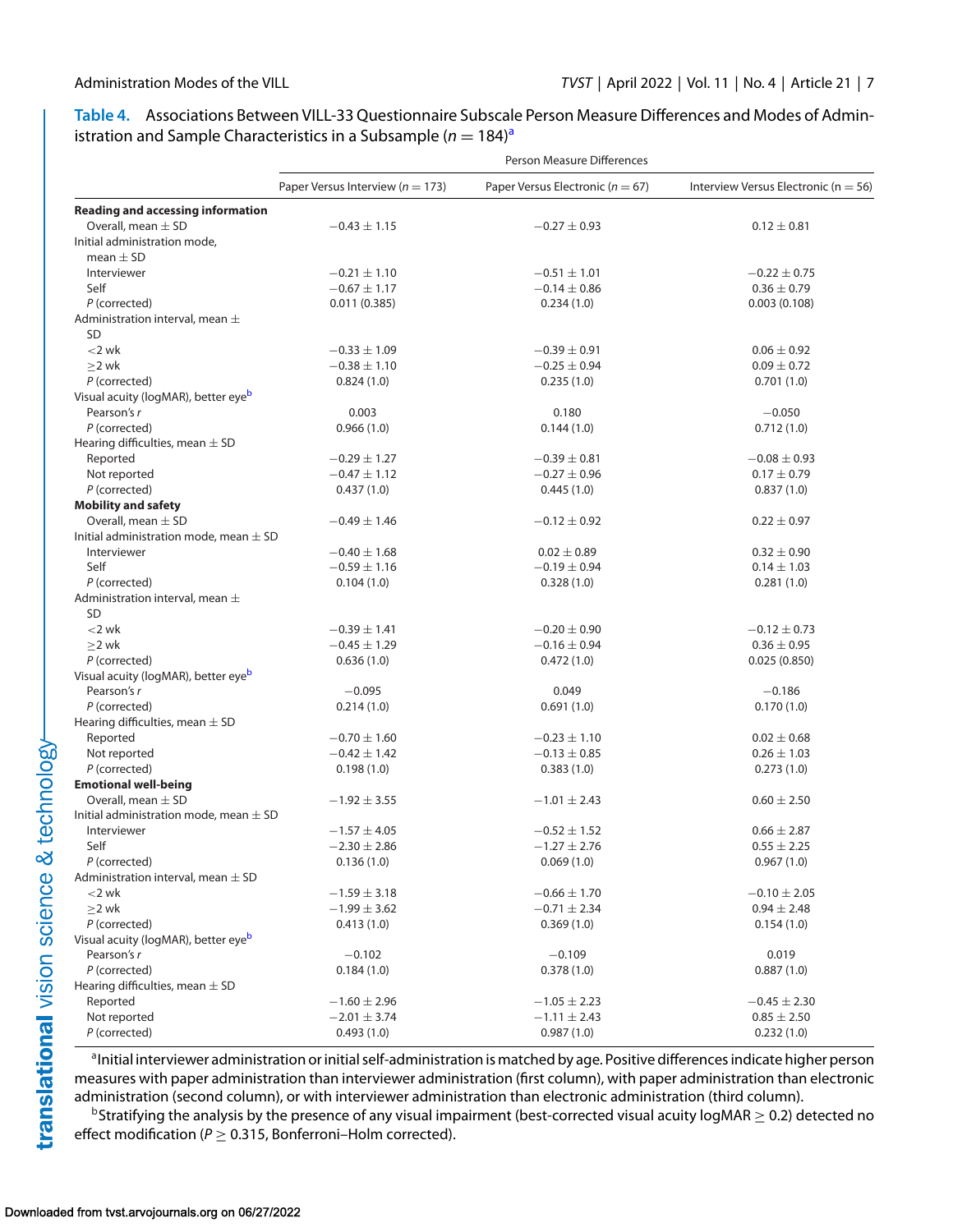administration and that interviewer administration, paper-and-pencil self-administration, and electronic self-administration of the VILL questionnaire can be considered equivalent. The initial mode of administration, administration interval up to 10 weeks, visual acuity of the better seeing eye, or hearing difficulties did not impact results, indicating that the VILL questionnaire is a robust instrument across different modes of administration and a diverse set of respondents. The high correlation of the VILL questionnaire to the LLQ further supports its criterion validity across all administration modes.

The intermode reliability of emotional subscale scores was slightly less compared to the reading and mobility subscale scores, and there was a tendency toward reporting lower vision-related quality of life in paper administrations compared to interviews and electronic administrations of the VILL questionnaire. This is in agreement with the lower reported quality of life for paper compared with interview administrations in the literature, which may be explained by respondents providing answers that are more socially accepted in interview contexts. $22-24$  However, the differences among modes of administrations in our study were below a level commonly considered clinically meaningful. Coons et al.<sup>[17](#page-9-0)</sup> suggested an ICC value  $\geq$ 0.7 as the cut-off for score levels being interpreted at a group level, which was met with all modes of administration of the VILL questionnaire in our study.

The test–retest reliability of the VILL questionnaire has previously been investigated in the context of the MACUSTAR study. Mean differences between test and retest administrations of the VILL questionnaire were 2.1% of the reading subscale range, 0.5% of the mobility subscale range, and 4.5% of the emotional subscale range (Terheyden JH, Pondorfer SG, Behning C, et al. Disease-specific assessment of vision impairment in low luminance in age-related macular degeneration - a MACUSTAR study report. *Br J Ophthalmol.* 2022; doi[:10.1136/bjophthalmol-2021-320848\)](https://doi.org/10.1136/bjophthalmol-2021-320848). The respective median differences among administration modes in this study were in a similar range  $(2.2\%, 1.6\%, \text{ and } 4.7\% \text{ for the reading, mobil-}$ ity, and emotional subscales, respectively), indicating that different modes of administration of the VILL questionnaire are highly comparable. Similar to the previous results from a test–retest setting, the emotional subscale was noticeably less repeatable than the other subscales in this study. For content validity, we retained the emotional subscale to be further evaluated. The ISPOR has previously suggested interpreting effect sizes between 0.2 and 0.49 SD as meaningful in absence of an established minimally important difference.[17](#page-9-0) The median differences of the VILL are below this range of clinically meaningful change, which further supports the suggestion that observed statistical differences are not clinically relevant (0.14, 0.08, and 0.16 SD for the reading, mobility, and emotional subscales, respectively). Previous research also suggests that most PRO measures reach a score difference of  $\langle 5\% \rangle$  of the scale range when comparing self-administrated questionnaires using electronic versus paper-and-pencil forms.<sup>25</sup> The respective differences in the reading, mobility, and emotional subscales of the VILL questionnaire were 2.2%, 1.3%, and 4.7%, supporting the suggestion that electronic VILL can be considered equivalent to its paper-and-pencil version.

Clayton and colleagues $\delta$  have published work on differences among the administration modes in specific ophthalmic PROs, focusing on ocular surface disease. They investigated differences between electronic and paper-and-pencil administration of the Refractive Error Quality of Life Instrument, Ocular Surface Disease Index, and Visual Function Questionnaire (driving questions) and did not identify any differences they considered clinically significant  $(\leq 2.1\%$  of scale range). Rutherford et al. $26$  found self-assessment via paper-and-pencil forms and digitally to be equivalent in a meta-analysis that included the results of 56 papers across specialities. Even though self-administration was also equivalent to interviewer administration in their study, they argued that an interview setting may introduce a certain amount of bias compared to any form of self-administration. Other studies have investigated how general health-related quality of life instruments are affected by the selection of their mode of administration, and the reported effects were mostly negligible.<sup>27,28</sup> Similar to these reports, we have found paper-based or electronic self-assessment to be comparable with interviewer administration of the VILL questionnaire.

The strengths of our study include its relatively large number of participants, the highly standardized assessment including administration conditions and the use of trained interviewers, and the comprehensive set of analyses performed. We have also included an analysis comparing the VILL questionnaire with the LLQ for the first time, to the best of our knowledge. As outlined previously, the scoring of the VILL is based on latent trait models, which makes it less prone to error due to outliers or missing data. The VILL questionnaire itself has been developed on the basis of qualitative and quantitative research work, as recommended by regulatory agencies[.9,](#page-8-0)[29](#page-9-0) Our analysis followed recommendations by the ISPOR, $^{17}$  meeting available reference standards for the assessment of comparability of modes of administration. Nevertheless, our study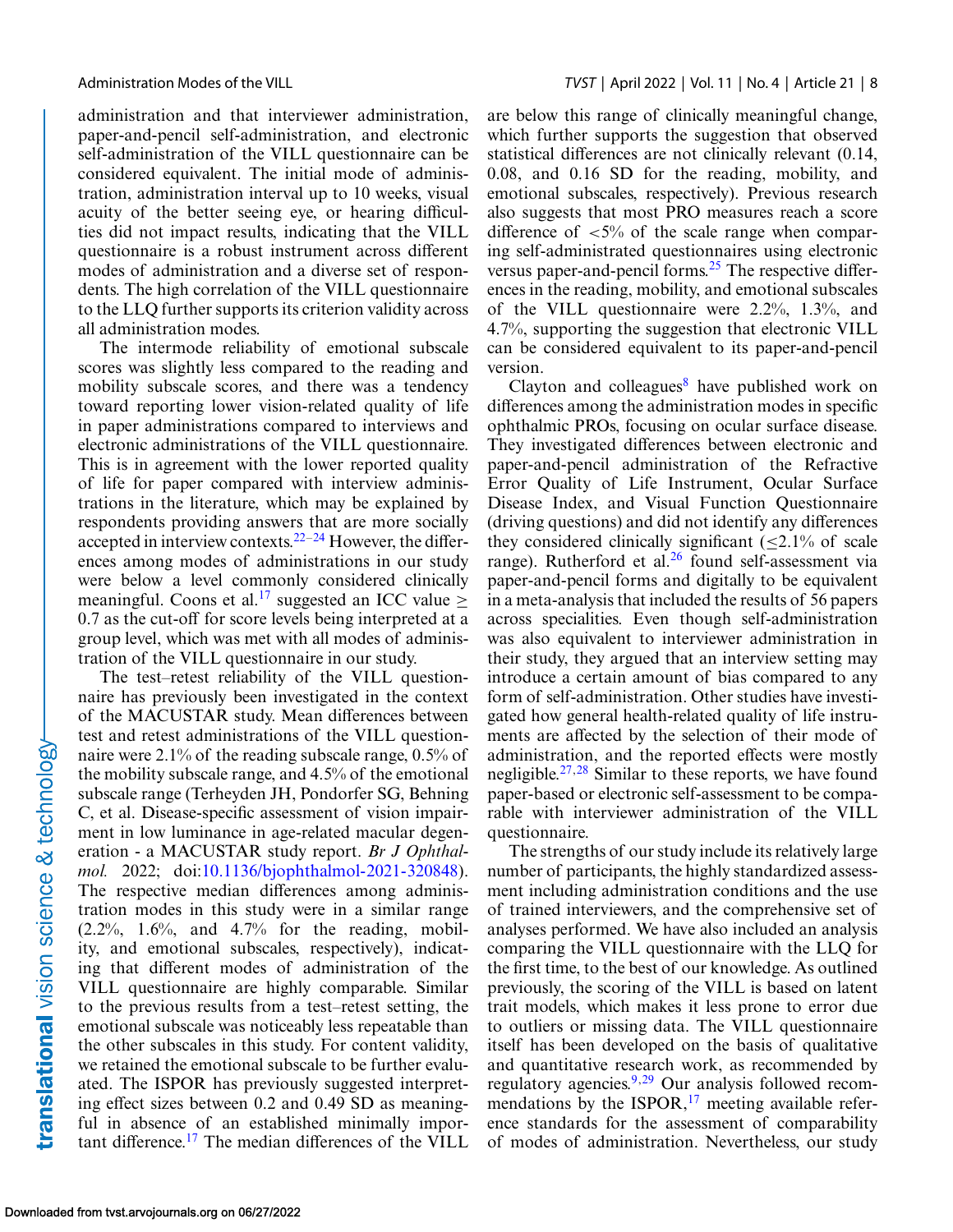<span id="page-8-0"></span>

has a number of limitations, including the lack of randomization for the initial mode of administration. We performed a subgroup analysis in order to account for this possible bias introduced by the design, but none of the participants chose the electronic PRO as the initial mode of administration, which precluded us from performing full sensitivity analyses. However, subgroup analyses suggested no impact of first mode of administration or other potential confounders such as recall bias. Additionally, heterogeneity may have been introduced by allowing participants to reply to interviews in person or via phone, complete paper questionnaires under hospital conditions or at their homes, and to complete the electronic PRO using a desktop or tablet computer. Despite the fact that the VILL questionnaire has been developed as an instrument for individuals with AMD, we have included individuals with a variety of ophthalmic conditions. The content of the VILL questionnaire items focuses on low-luminance/low-contrast situations rather than AMD specifically. The collected data were supportive of the reliability and validity of the VILL questionnaire in this cohort, and the presence or absence of AMD was not significantly associated with any of the differences among VILL questionnaire scores when comparing different modes of administration ( $P >$ 0.075). Individuals without visual impairment were included, but an analysis stratified by the presence of visual impairment did not indicate any effect modification.

In summary, the VILL questionnaire yields comparable results across different modes of administration that are not impacted by better eye visual acuity or hearing difficulties. This further indicates that the VILL questionnaire could serve as a robust PRO measure for clinical trials in AMD.

## **Acknowledgments**

Disclosure: **J.H. Terheyden**, Heidelberg Engineering (F), Optos (F), Carl Zeiss Meditec (F), Center-Vue (F); **L. Mekschrat**, None; **R.A.D. Ost**, Heidelberg Engineering (F), Optos (F), Carl Zeiss Meditec (F), CenterVue (F); **G. Bildik**, Heidelberg Engineering (F), Optos (F), Carl Zeiss Meditec (F), CenterVue (F); **M. Berger**, None; **M.W.M. Wintergerst**, DigiSight Technologies (R), D-EYE Srl (F), Heine Optotechnik GmbH (F, C, R), Eyenuk, Inc. (F), ASKIN  $\&$ CO GmbH (R), Berlin-Chemie AG (F, R), Heidelberg Engineering (F), Optos (F), Carl Zeiss Meditec (F), CenterVue (F); **F.G. Holz**, Acucela (C, F, R), Allergan (F, R), Appelis (C, R), Bayer (C, F, R), Boehringer Ingelheim (C), Bioeq/Formycon (F, C), CenterVue (F), Ellex (R), Roche/Genentech (C, F, R), Geuder (C), Grayburg Vision (C, R), Heidelberg Engineering (C, F, R), Kanghong (C, F), Lin BioScience (C, R), NightstaRx (F), Novartis (C, F, R), Optos (F), Pixium Vision (C, F, R), Oxurion (C, R), Stealth BioTherapeutics (C, R), Carl Zeiss Meditec (F, R); **R.P. Finger**, Bayer (C), Ellex (C), Novartis (C, F), Chiese (C), Boehringer Ingelheim (C), Opthea (C), Alimera (C), Santhera (C), Roche/Genentech (C), CenterVue (F), Carl Zeiss Meditec (F), Biogen (F)

## **References**

- 1. Braithwaite T, Calvert M, Gray A, Pesudovs K, Denniston AK. The use of patient-reported outcome research in modern ophthalmology: impact on clinical trials and routine clinical practice. *Patient Relat Outcome Meas*. 2019;10:9–24.
- 2. Assi L, Chamseddine F, Ibrahim P, et al. A global assessment of eye health and quality of life: a systematic review of systematic reviews. *JAMA Ophthalmol*. 2021;139:526–541.
- 3. Dean S, Mathers JM, Calvert M, et al. "The patient is speaking": discovering the patient voice in ophthalmology. *Br J Ophthalmol*. 2017;101:700–708.
- 4. Robertson AO, Tadic V, Rahi JS. Attitudes, expe- ´ riences, and preferences of ophthalmic professionals regarding routine use of patient-reported outcome measures in clinical practice. *PLoS One*. 2020;15:e0243563.
- 5. Varma R, Richman EA, Ferris FL, Bressler NM. Use of patient-reported outcomes in medical product development: a report from the 2009 NEI/FDA Clinical Trial Endpoints Symposium. *Invest Ophthalmol Vis Sci*. 2010;51:6095–103.
- 6. Weinberger M, Oddone EZ, Samsa GP, Landsman PB. Are health-related quality-of-life measures affected by the mode of administration? *J Clin Epidemiol*. 1996;49:135–140.
- 7. Hays RD, Kim S, Spritzer KL, et al. Effects of mode and order of administration on generic health-related quality of life scores. *Value Health*. 2009;12:1035–1039.
- 8. Clayton JA, Eydelman M, Vitale S, et al. Webbased versus paper administration of common ophthalmic questionnaires: comparison of subscale scores. *Ophthalmology*. 2013;120:2151–2159.
- 9. Pondorfer SG, Terheyden JH, Overhoff H, Stasch-Bouws J, Holz FG, Finger RP. Development of the Vision Impairment in Low Luminance questionnaire. *Transl Vis Sci Technol*. 2021;10:5.